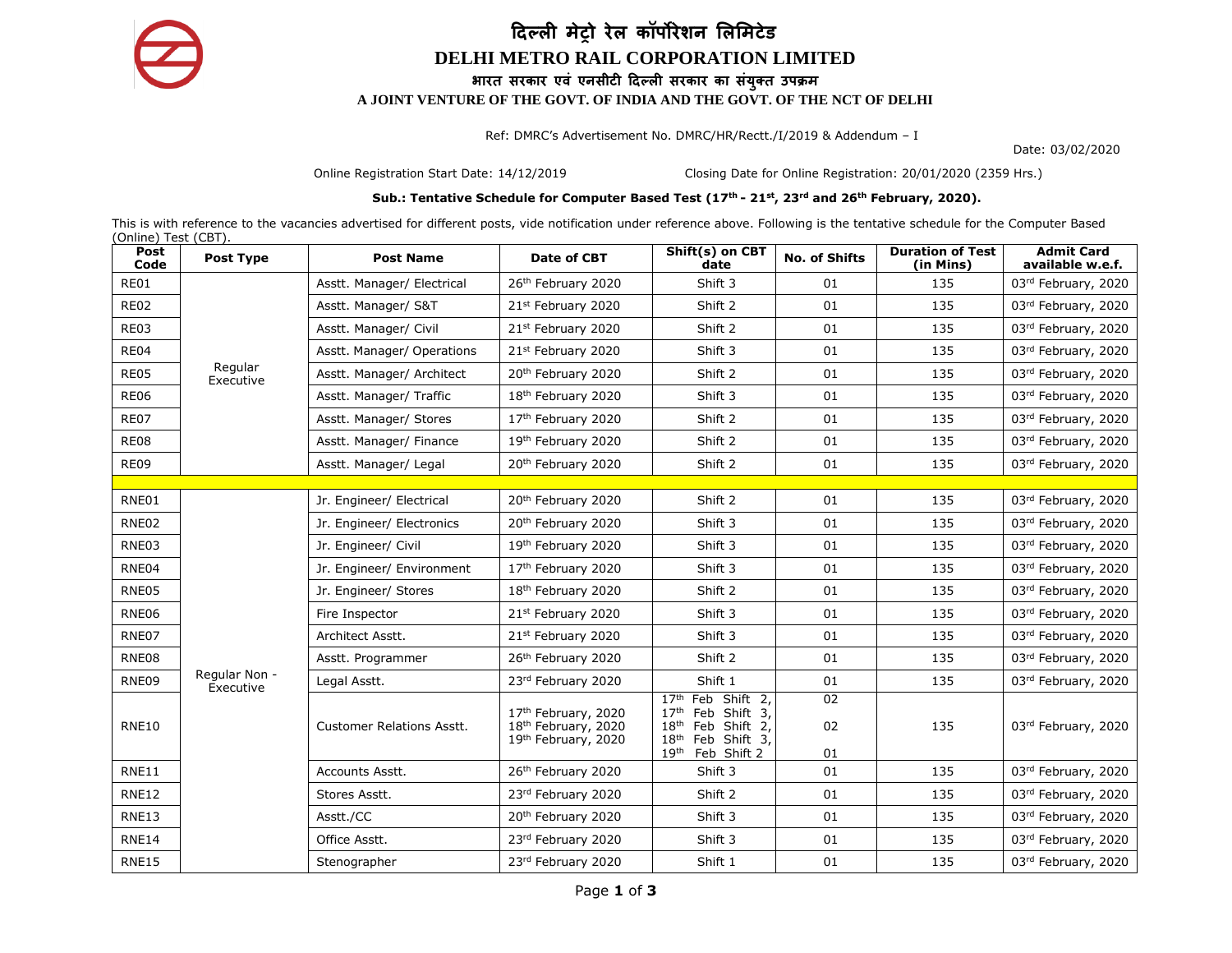

# **दिल्ली मेट्रो रेल कॉर्पोरेशन लललमटेड DELHI METRO RAIL CORPORATION LIMITED**

**भारत सरकार एवं एनसीटी दिल्ली सरकार का संयुक्त उर्पक्रम A JOINT VENTURE OF THE GOVT. OF INDIA AND THE GOVT. OF THE NCT OF DELHI**

| Post<br>Code      | Post Type                                                           | <b>Post Name</b>                     | Date of CBT                                                                                                                  | Shift(s) on CBT<br>date                                                                                                         | <b>No. of Shifts</b> | <b>Duration of Test</b><br>(in Mins) | <b>Admit Card</b><br>available w.e.f. |
|-------------------|---------------------------------------------------------------------|--------------------------------------|------------------------------------------------------------------------------------------------------------------------------|---------------------------------------------------------------------------------------------------------------------------------|----------------------|--------------------------------------|---------------------------------------|
| RNE16             |                                                                     | Maintainer / Electrician             | 17 <sup>th</sup> February, 2020<br>18 <sup>th</sup> February, 2020<br>19th February, 2020<br>20 <sup>th</sup> February, 2020 | 17 <sup>th</sup> Feb Shift 1,<br>18 <sup>th</sup> Feb Shift 1,<br>19 <sup>th</sup> Feb Shift 1,<br>20 <sup>th</sup> Feb Shift 1 | 01<br>01<br>01<br>01 | 90                                   | 03rd February, 2020                   |
| <b>RNE17</b>      |                                                                     | Electronic<br>Maintainer<br>Mechanic | 19th February 2020                                                                                                           | Shift 1                                                                                                                         | 01                   | 90                                   | 03rd February, 2020                   |
| RNE <sub>18</sub> |                                                                     | Maintainer / Fitter                  | 21st February 2020                                                                                                           | Shift 1                                                                                                                         | 01                   | 90                                   | 03rd February, 2020                   |
|                   |                                                                     |                                      |                                                                                                                              |                                                                                                                                 |                      |                                      |                                       |
| CE01              | Executive posts<br>Contract<br>on<br>for<br>02<br>basis<br>years    | Asstt. Manager/ Electrical           | 23rd February 2020                                                                                                           | Shift 3                                                                                                                         | 01                   | 135                                  | 03rd February, 2020                   |
| CE <sub>02</sub>  |                                                                     | Asstt. Manager/ S&T                  | 19th February 2020                                                                                                           | Shift 2                                                                                                                         | 01                   | 135                                  | 03rd February, 2020                   |
| CE <sub>03</sub>  |                                                                     | Asstt. Manager/ IT                   | 17 <sup>th</sup> February 2020                                                                                               | Shift 3                                                                                                                         | 01                   | 135                                  | 03rd February, 2020                   |
| CE04              |                                                                     | Asstt. Manager/ Civil                | 26 <sup>th</sup> February 2020                                                                                               | Shift 1                                                                                                                         | 01                   | 135                                  | 03rd February, 2020                   |
| CE05              |                                                                     | Asstt. Manager/ Finance              | 19th February 2020                                                                                                           | Shift 3                                                                                                                         | 01                   | 135                                  | 03rd February, 2020                   |
|                   |                                                                     |                                      |                                                                                                                              |                                                                                                                                 |                      |                                      |                                       |
| CNE01             | Non - Executive<br>posts<br>on<br>basis<br>Contract<br>for 02 years | Jr. Engineer/ Electrical             | 26 <sup>th</sup> February 2020                                                                                               | Shift 1                                                                                                                         | 01                   | 135                                  | 03rd February, 2020                   |
| CNE02             |                                                                     | Jr. Engineer/ Electronics            | 23rd February 2020                                                                                                           | Shift 1                                                                                                                         | 01                   | 135                                  | 03rd February, 2020                   |
| CNE03             |                                                                     | Jr. Engineer / Civil                 | 26 <sup>th</sup> February 2020                                                                                               | Shift 2                                                                                                                         | 01                   | 135                                  | 03rd February, 2020                   |
| CNE04             |                                                                     | Asstt. Programmer                    | 26th February 2020                                                                                                           | Shift 1                                                                                                                         | 01                   | 135                                  | 03rd February, 2020                   |
| CNE05             |                                                                     | Architect Asstt.                     | 20 <sup>th</sup> February 2020                                                                                               | Shift 3                                                                                                                         | 01                   | 135                                  | 03rd February, 2020                   |
| CNE06             |                                                                     | Asstt./CC                            | 20 <sup>th</sup> February 2020                                                                                               | Shift 2                                                                                                                         | 01                   | 135                                  | 03rd February, 2020                   |

### **NOTE**

1. SHIFT TIMINGS: -

| <b>Dates</b>                                          | <b>Shift</b> | <b>Reporting Time</b> | <b>Gate Closure Time</b> |  |  |  |
|-------------------------------------------------------|--------------|-----------------------|--------------------------|--|--|--|
| 17th February 2020<br>18th February 2020              | Shift 1      | 7:45 AM               | $8:30$ AM                |  |  |  |
| 19th February 2020<br>20 <sup>th</sup> February 2020  | Shift 2      | 11:00 AM              | 11:45 AM                 |  |  |  |
| 21 <sup>st</sup> February 2020                        | Shift 3      | $3:15$ PM             | 4:00 PM                  |  |  |  |
|                                                       |              |                       |                          |  |  |  |
|                                                       | Shift 1      | 7:45 AM               | $8:30$ AM                |  |  |  |
| 23rd February 2020<br>26 <sup>th</sup> February, 2020 | Shift 2      | 11:30 AM              | 12:15 PM                 |  |  |  |
|                                                       | Shift 3      | 3:15 PM               | $4:00$ PM                |  |  |  |

2. Candidates can download their Admit Card by visiting only DMRC's official website [www.delhimetrorail.com](http://www.delhimetrorail.com/)  $\rightarrow$  Careers  $\rightarrow$  Advt. No.: DMRC/HR/Rectt./I/2019 → Applicant Login. Candidates are advised to download their admit card in color format. E-Admit Card link has also been sent to Registered E-Mail IDs of Candidates. No separate admit card shall be dispatched through post.